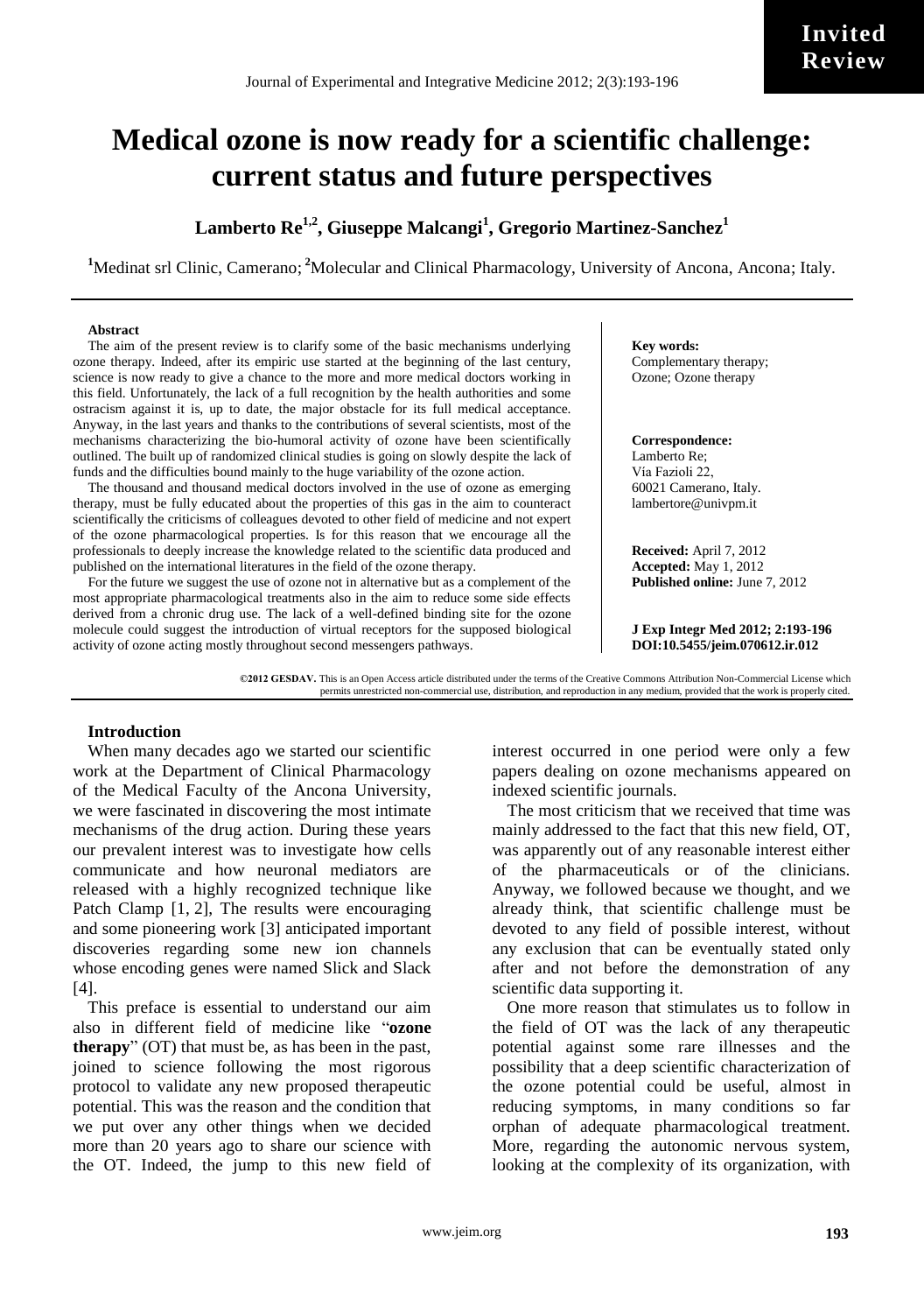cholinergic receptors represented both at the preganglionic (nicotinic) and postganglionic (muscarinic or adrenergic) sides, appeared not easy a therapeutic intervention following the conventional schemes. In this context, we can imagine OT not against but as a promising allied of the orthodox medicine treatment.

The fact that ozone interaction with the biological environment is not ruled by the classical *Lineweaver-Burk* plot was not a reason so strong to convince us to leave the challenge, as some colleagues dealing in the pharmacological field suggested to us too many times. Indeed, new concepts or models must be outlined to fit the conditioning mechanisms described for the ozone activity. The pharmacological approach to patients is rationally conducted with drugs and surgery methodologies underwent, before marketing, to the most rigorous scientific and clinic characterization. The fact is one of the most relevant criteria for drug registration and diffusion from the health authorities all around the world. Ozone was introduced to the medical attention more than two decades ago, mainly used as a support therapy in the aesthetic and rare illnesses fields. Unfortunately, beside the wide use in many countries, its characterization is still lacking of a deepening clinical evaluation throughout welldefined randomized and blind studies. The problems behind a more large acceptability of the technique are mainly due to the difficult in classifying its supposed pharmacological effects and, because of its brief lifetime, to evaluate some pharmacokinetic parameters. Furthermore, if we consider that it is also difficult to grant researches that can't warrant an adequate marketing interest, we can have an idea of a very complicated pattern reflecting negatively against ozone. One of the first international reports of ozone activity was done at the beginning of the past century [5] and described its action as antiseptic at high doses. Later on the concepts of low doses started to be the more appropriate for such agent that, as known, is a strong oxidant and considered very toxic for living organisms and very dangerous when breathed [6]. The hypotheses that low ozone doses, non-toxic and well tolerated by biological tissues which possess an own antioxidant defences, seems to be now supported by some experimental data. In this context some works of the toxicologist Edward Calabrese concerning hormesis could be indicative of such action [7]. Although not completely accepted, the theory is well known to most of the pharmacologists working with *in vitro* assays.

Indeed, it could be easily proven that while higher doses of a drug could activate a receptor, low doses could inhibit it. Looking to the wide basic and clinical studies reported in the next session, it could be not without sense the theory proposed for the ozone mechanism [8, 9].

## **Current status**

By a pure pharmacological point of view ozone can't be considered a drug. However, looking at the multiple second messenger cascades that it activates could be classified as a physio-pharmacological agent. In other words, some physiological mechanisms are involved as an adaptive response from the biological environment but not as a direct consequence of a binding reaction.

This makes more difficult the efforts of scientists in the evaluation of the molecular events underlying its clinical efficacy. The physiological formation of an ozone-like mediator during inflammation is indicative of the striking potential of ozone as a new bio-molecule. The fact imposes hard efforts to clarify the hypothesized mechanism following new strategies with newly constructed randomizedstandardized clinical trials. Moreover, the mechanisms of action of ozone on blood biomolecules with the generation of several messengers responsible of its biological effects have been well clarified since 2002.

Ozone used in appropriate doses is characterized by the formation of reactive oxygen species and lipid peroxides allowing them to become late and long-lasting messengers. The paradoxical concept that ozone eventually induces an antioxidant response capable of reversing a chronic oxidative stress is common in the animal and vegetal kingdom; it is already supported by findings of an increased level of antioxidant enzymes during OT. Those facts can include ozone as a hormetin.

After ozone administration an acute oxidative stress has occurred that leads to a number of phenomena such as up-regulation of antioxidant enzymes. An example of this dose dependent induction was evident in a study in rabbits, even when was imperceptible for the authors the hormetic behavior. A second look to their results shown a significant increase in level of manganese superoxide dismutase (MnSOD) and myeloperoxidase after treatment, only in the central doses (Fig.1)[10].

When ozone treatment was combined with different drugs, used as a model of tissue damage, it was evident that optimal doses of ozone could avoid the drug damage. For example, in a rat model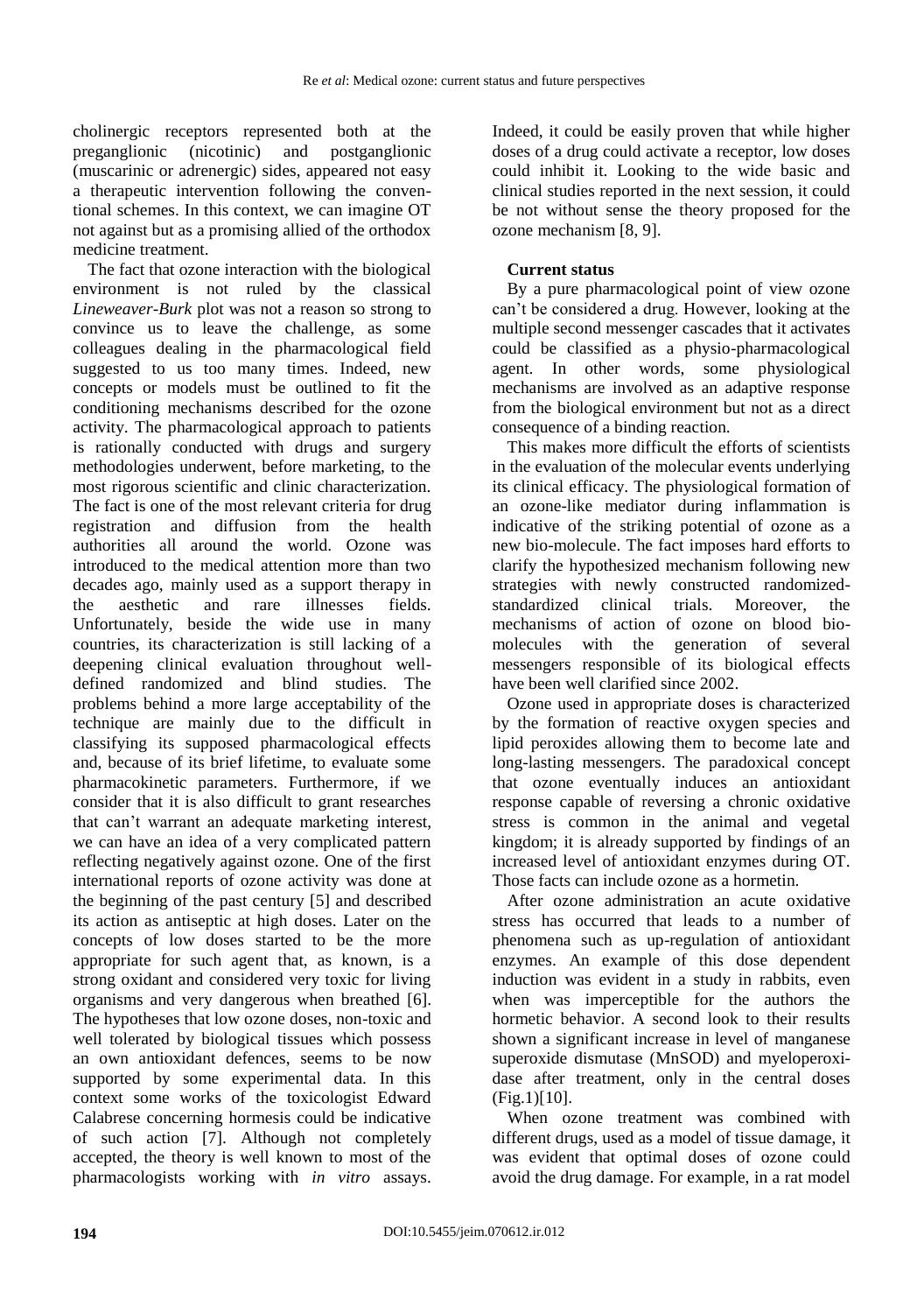of nephrotoxicity induced by cisplatin, central doses of ozone reduce the renal damage (serum creatinine decrease), at the same time ameliorating the SOD activities (Fig.2)[11].

Other animal models using combination of drug and ozone treatment showed similar results. For example, ozone reduces methotrexate-induced intestinal injury in rats. The mechanism of protection involves also an overexpression of SOD and glutathione peroxidase in tissue (intestine)[12]. The same mechanism is involved in the protection observed in nephrotoxicity induced by acetaminophen [13].

The integrative effect of OT is also evident in clinical studies. For example, in a multicentre randomized, double-blind controlled trial in patients with acute low back pain due to lumbar disc herniation was found that paravertebral injections of ozone seems to safely and effectively relieve pain, as well as reduce both disability and the intake of analgesic drugs [14]. In addition, two recent meta-analysis studies showed that ozone treatment of herniated discs is an effective and extremely safe procedure. Pain and function outcomes are similar to the outcomes for lumbar discs treated with surgical discectomy, but the complication rate is much lower  $( $0.1\%$ )$  and the recovery time is significantly shorter [15, 16]. Ozone treatment also reduces the microorganism resistance and consequently makes more efficient the antibiotic therapy [17, 18]. During treatment of diseases that involve a chronic disruption of redox status (oxidative stress), up-regulation of antioxidant enzymes is far more beneficial than oral antioxidant supplementation. However, the key to reach the optimal effect of ozone depend on the doses.



**Figure 1.** Hormetic shape of antioxidant enzymatic activities after 90 days of ozone treatment in rabbits. Dose log (0.36, 0.85 and 1.57 mg/kg) *vs* enzymatic activities. Animals were treated 3 times a weeks.

**MPO**; myeloperoxidase was assayed in lung tissues and expressed in U per g of tissues. **MnSOD**; manganese superoxide dismutase, was assayed in liver homogenates and expressed as U per mg of protein. **\***significant differences (p < 0.05) compared to control group (animals treated with  $O_2$ ) and low and high  $O_3$ doses. Data were represented using values took from Martinez *et al* [10] Doses were calculated from total dose to mg/kg taking 1.65 kg as median body weight of animals.



**Figure 2.** Hormetic shape of serum creatinine (**Cr**) and superoxide dismutase (**SOD**) after 15 days of ozone treatment and cisplatin-induced nephrotoxicity in rats. Ozone was administered by rectal way 15 days after cisplatin-induced nephotoxicity. Dose log (0.36, 0.72, 1.1, 1.8 and 2.5 mg/kg) *vs* Cr or enzymatic activity.

Cr was expressed in µM. SOD was assayed in kidney homogenates and expressed as U per mg of protein. **\***significant differences  $(p < 0.05)$  compared to control group (animals treated with  $O_2$ ). Data were represented using values taken from Borrego *et al* [11].

Up to now, ozone doses are empirically established based on the clinical experience of the different school of OT. In general doses are ranged in 3 intervals: low, medium and high and it is recommended to begin from low doses to high doses depending by the clinical evolution of the patients. In the future, this therapy will be close connected with a diagnostic of the redox status of the patients. In addition, the mathematical tool based on the hormetic response of ozone to calculate the doses should be developed in order to optimize the therapeutic response. As stated above, we must always take into account that the pharmacological models used to define the mechanism of action of drug are usually based upon the *Michaelis–Menten* kinetics. We know that either the metabotropic or the voltage operated receptors are characterized by an extracellular binding site for the drug interaction and an intracellular transduction mechanism [19].

Usually, *in vitro* assays are very useful to determine with the above model, or with the linearization of the *Lineweaver-Burk* plot, the pharmacodinamic behaviour of drugs and make easier the evaluation of the affinity constant for each ligand-receptor interaction. In the case of ozone or other substances orphan of a stereo chemical ligand site we can postulate the presence of a "**virtual receptor**" characterized by some cellular components like lipids or other membrane substrates. Many scientific data are consistent with a first interaction between ozone molecule and double-binds of membrane fatty acids and the subsequent formations of second messengers like hydroperoxides or lipoperoxides [20]. These products could in turn activate a cascade of molecular events responsible of the modulating